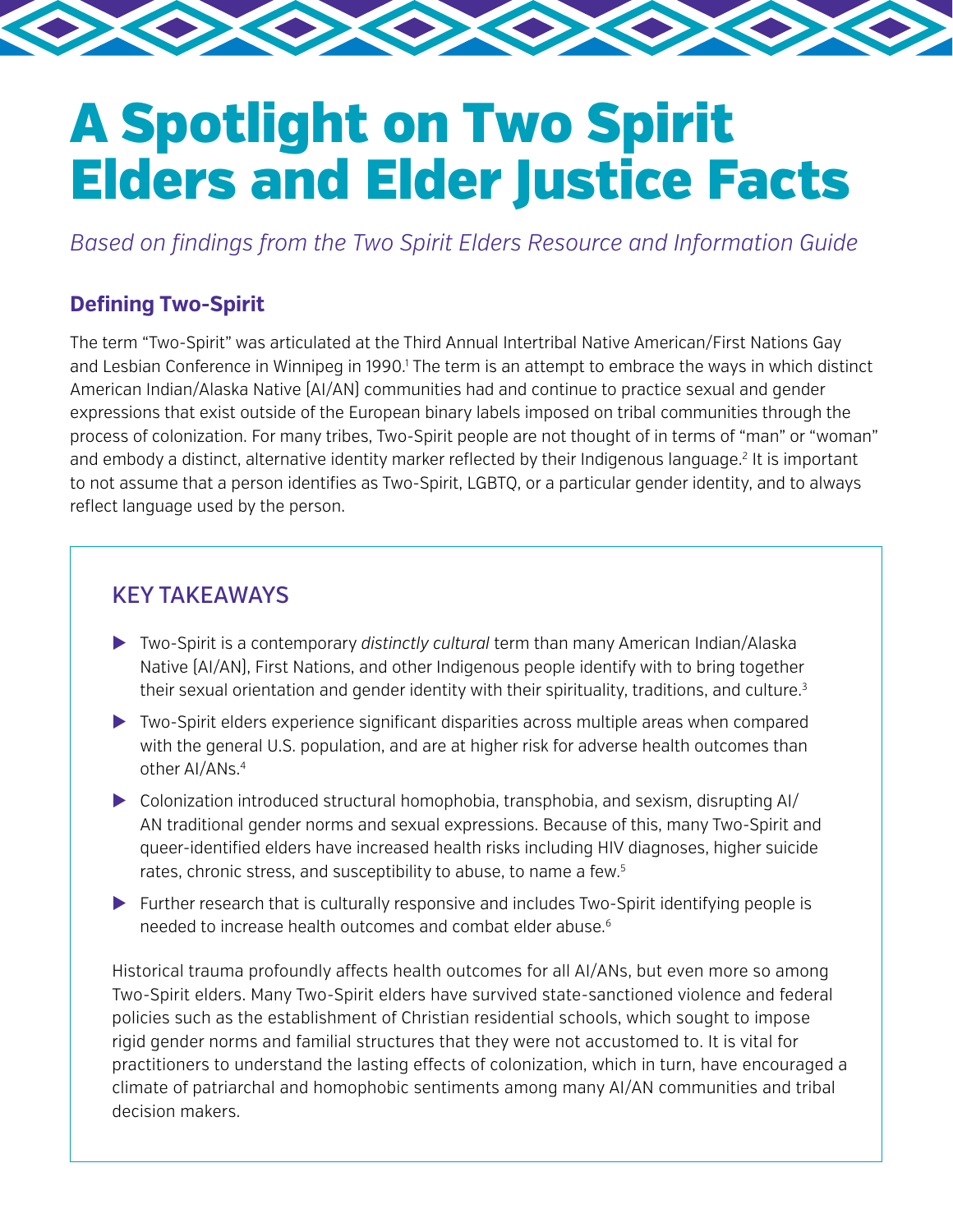# **Two Spirit and AI/AN LGBT Elders Face Multiple Challenges**



Two-Spirit identifying men accounted for 71% of **new HIV diagnoses** within the AI/AN population.7



**ATTEMPTED SUICIDE** 

56% of AI/AN transgender and gender-nonconforming respondents in a national survey **attempted suicide**, compared with 41% of all other transgender groups.



Two-Spirit elders who have experienced discrimination report **poorer health** and **increased physical pain and impairment**. 8



Two-Spirit identifying women **face multifaceted challenges** including stigma regarding their sexual orientation, exclusion from mainstream Two-Spirit discourse, and sexism from both AI/AN and LGBTQ communities.<sup>9</sup>



A 2008 report found that 23% of LGBTQ and Two-Spirit people reported **living in extreme poverty** and 32% **live alone**. 10



**EXPERIENCED HATE VIOLENCE** 

In a state survey, nearly 1 in 3 LGBTQ and Two-Spirit AI/ANs (29.4%) **reported experiencing hate violence**—a higher rate than any other LGBTQ community.<sup>11</sup>

## **Cultural Resilience and Protective Factors**

Although Two-Spirit elders experience increased risk factors, they also exemplify considerable resilience. In spite of structural and institutional constraints, Two-Spirit elders are culturally perseverant, finding pathways toward healing and wellness.<sup>12</sup> Though disrupted as a result of colonization, Two-Spirit elders continue to embrace their tribes gender norms and cultural responsibilities.13 Culturally-responsive intervention approaches should be strengths-based, while supporting the existing knowledge systems and ceremonies of Two-Spirit elders. Such support can increase determinants of resilience such as community acceptance, a sense of belonging, sharing of ancestral histories, and mindfulness, to name a few.